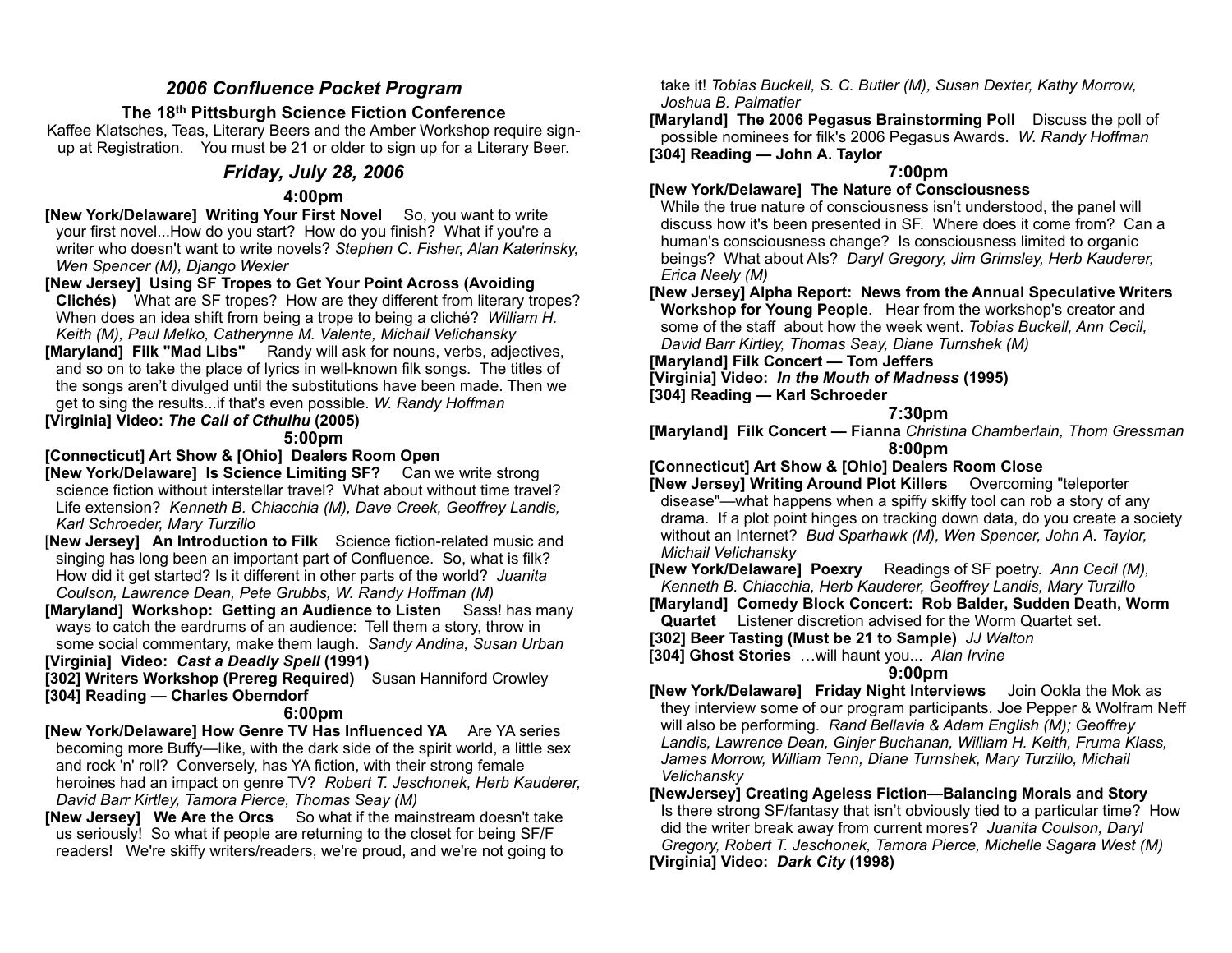**[302] Literary Beer (Sign-up, 21 and Over)** *K. Chiacchia, K. Schroeder* **[304] Reading — S. C. Butler**

## **10:00pm**

**[New York/Delaware] Filk Concert — Ookla the Mok**

**[Maryland] Trivia for Chocolate** Think you know SF/F-related trivia? How much chocolate you can win with correct answers? *Jim & Laurie Mann*  **[302] Literary Beer (Requires Sign-up, Over 21)** *James & Kathy Morrow* **[304] Reading — Jim Grimsley** (Listener Discretion) "Wendy" is a disturbing story, bought a major magazine, then rejected by the magazine's legal staff. Here's a dangerous vision about a man's quest to fulfill his desires.

**11:00pm** 

**[New York/Delaware] Open Filk (Listen and Join in!) [Virginia] Video:** *Alien* **(1979)**

# *Saturday, July 29, 2006*

## **9:00am**

**[302] Writing Exercises** (Bring paper & pen) *Alan Irvine* **[Virginia] Video:** *Howl's Moving Castle* **(2004)**

# **10:00am**

**[Connecticut] Art Show & [Ohio] Dealers Room Open**

 **[New Jersey] Welcome to Fandom** Is this your first convention? Here's the place to find answers to your questions, or just find new questions! *Ginjer Buchanan, Juanita Coulson, Laurie Mann (M), Erica Neely*

**[302] Kaffee Klatsch (Requires Sign-up)** *Alan Katerinsky, Herb Kauderer*  **[304] Reading — Mary Turzillo**

**[403] Fantasy Worlds: Beyond Knights & Castles** Fantasy without the clichés of the Middle Ages—castles, knights, an old wizard, and a young orphaned lad embarking on a quest. *Django Wexler* 

### **11:00am**

**[New York/Delaware] The Future of** *Star Trek* What will JJ Abrams bring to future *Star Trek* movies? Will *Star Trek* re-emerge as a movie franchise? TV series? Cartoon? What about all those Internet videos? *Dave Creek, Susan Hanniford Crowley, Kevin Hayes (M), Robert T. Jeschonek* 

**[New Jersey] SF Poetry** How does poexry relate to the rest of the poetry scene? *Tim Esaias (M), Alan Katerinsky, Herb Kauderer, Geoffrey Landis, Mary Turzillo* 

## **[Maryland] Guitar Workshop — Pete Grubbs**

**[Ohio] Autographing** *Catherynne N. Valente, Django Wexler* **[Virginia] Video:** *Dracula* **(1931)**

**[302] Kaffee Klatsch (Sign-up)** *John Taylor, Michelle Sagara West*  **[304] Reading — Tobias Buckell**

**[403] Robots and the Future of Rescue Missions** *Kenneth B. Chiacchia* **12:00 noon** 

## **[New York/Delaware] Our Blasphemer Is Better Than Your Blasphemer**

While Dan Brown is the most famous "literary blasphemer" these days, SF writers in general, and James Morrow in particular, are much more creative blasphemers than the author of *da Vinci Code*. *Kathryn Cramer (M), Stephen C. Fisher, Paul Melko, James Morrow*

# **[New Jersey] The Nature of Time**

Speculation about the fabric of spacetime and the fact—fiction interface: loop quantum gravity, the twin paradox, spin networks, chronology protection, relativity theory, the grandfather paradox, wormhole time machines using the Casimir Effect, atomic horology… *Diane Turnshek*

## **[Maryland] Filk Concert — Steve Simmons**

**[Ohio]Autograph** *Geoff Landis, Mary Turzillo, Sandy Andina, Susan Urban*

**[302] Kaffee Klatsch (Requires Sign-up)** *Juanita Coulson, Wen Spencer*

**[304] Reading — David Barr Kirtley**

**[403] Reading — Eric Davin**

# **12:30pm**

**[Virginia] Video:** *Frankenstein* **(1931)**

# **1:00pm**

**[New York/Delaware] New Space Opera** Space opera has evolved from being a negative term meaning "dressed up western" to a positive term describing imaginative, literary and award-winning fiction set usually in a solar system far, far away. How has this evolution occurred, and who are the best space opera writers now? *Dave Creek, David Hartwell (M), Karl Schroeder, Bud Sparhawk* 

**[New Jersey] Don't Be a Bobblehead: Stupid Things to Avoid in Prose**  Avoiding nods, smiles, POV facial expressions, clenched jaws, anachronisms, speech tags, vanilla verb-pairs… *Tim Esaias*

**[Maryland] Filk Concert — Erica Neely**

**[Ohio] Autographing** *Susan Dexter, Robert T. Jeschonek, James Morrow*

**[302] Kaffee Klatsch (Sign-up)** *Charles Oberndorf, Diane Turnshek*

**[304] Reading — Fruma Klass**

**[403] Art Demo: Inventing Alien Organisms** Chris Hutson

### **2:00pm**

**[New York/Delaware] Designing Robots for Long-Term Social Interaction** *Alan Schultz*

#### **[New Jersey] Science Fiction as Internal Dialogue With Older Literature** In "Kafka and his Precursors," Jorge Luis Borges wrote: "The fact is that each writer creates his precursors. His work modifies our conception of the past, as it will modify the future." How can current work be in a "dialogue" with past work? How can a past dialogue modify future work? *Eric Davin,*

*Tim Esaias, Herb Kauderer (M), David Barr Kirtley, William Tenn*

## **[Maryland] Filk Concert — Pete Grubbs**

**[Ohio] Autographing** William H. Keith, Tamora Pierce, Karl Schroeder **[Virginia] Video:** *The Mummy* **(1932)**

**[302] Kaffee Klatsch (Requires Sign-up)** *Dave Creek, Robert T. Jeschonek*

**[304] Reading — Beth Bernobich**

**[403] Poexry Workshop** What distinguishes Poexry from mainstream poetry? Is it content, or something more? What exactly is it that people are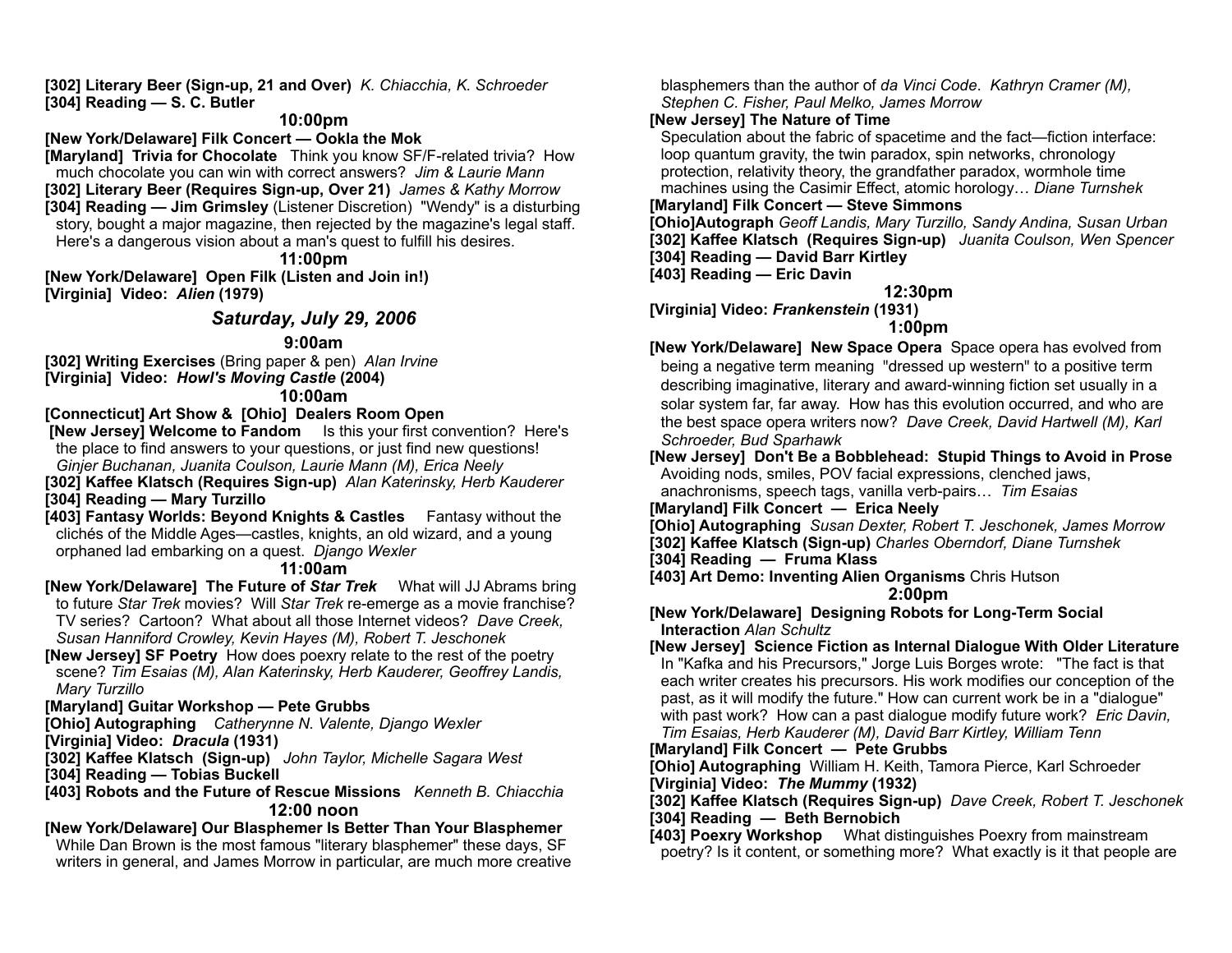doing differently? *Ann Cecil, Mary Turzillo*

#### **2:30pm**

**[New York/Delaware] Interaction Challenges in Human Robot Space** 

**Exploration** *Illah Nourbakhsh (Illah may be replaced by Greg Armstrong)* **3:00pm** 

**[New York/Delaware] Guest of Honor Talk: Science Fiction and the Solar System** *Geoffrey Landis* 

#### **3:30pm**

**[Virginia] Video:** *The Mummy* **(1999)**

#### **4:00pm**

**[New York/Delaware] Robots & Planetary Exploration** What are some of the issues in using robots in space exploration? Will they replace astronauts? *Geoffrey Landis (M), Erica Neely, Illah Nourbakhsh, Alan Schultz*

**[New Jersey] Repressive Societies in Fiction and Fact** If SF is escapist and dystopias are out of fashion, does that mean we're living in a dystopia now? *Eric Davin, James Morrow (M), Thomas Seay*

**[Maryland] Filk Concert — Sass!**

**[Ohio] Autographing** *D.B. Kirtley, J.B. Palmatier*

**[302] Tea with Tammy (Requires Sign-up at Registration)** *Tamora Pierce*

**[304] Reading — William Tenn**

**[403] Stenciling Demo** *Susan Dexter*

## **5:00pm**

**[New York/Delaware] Understanding the Publishing Biz** How do publishing companies decide what to publish? Advances are getting smaller all the time—why is this happening when books are so expensive? *Beth Bernobich, Ginjer Buchanan (M), Robert T. Jeschonek, Bud Sparhawk*

**[New Jersey] Is CGI Ruining Movie Storytelling?** Is some directors' love of special effects overwhelming story and character? We'll discuss movies where the CGI enhanced the story & where effects ruined it. *David Brody, Susan Hanniford Crowley, Timothy Liebe, Laurie Mann (M), Kathy Morrow*

**[Maryland] Filk Concert — Jonathan Coulton**

**[Ohio] Autographing** *Tobias Buckell, Juanita Coulson, David Hartwell* **[302] Literary Beer (Sign-up, Over 21)** *Geoffrey Landis, Mary Turzillo* **[304] Reading — Wen Spencer**

**[403] Understanding the Fine Points of Grammar** So many people who want to write simply don't know the difference between "like" and "as," or when to use "I" and when to use "me." Listen to examples from "Vanity Pressings" —quotes from some vanity press books. *Fruma Klass*

#### **6:00pm**

#### **[Connecticut] Art Show & [Ohio] Dealers Room Close [Maryland] Dementia vs. Filk?**

Musicians have started performing & advocating broad comedy music called "dementia" for its association with radio's Dr. Demento Show. Some dementia artists view some filkers as stodgy & unwelcoming, while some filkers view some dementia artists as rude & uncaring about fandom. Worm

Quartet will also participate*. Rob Balder, Tom Jeffers, Erica Neely (M)* **[Virginia] Video:** *Dracula* **(1992)**

## **8:00pm**

**[New York/Delaware/New Jersey] Parallax Second Players Present "Guards & Dragons"** Doors open 7:45

**[302] Literary Beer (Requires Sign-up)** *S. C. Butler, Stephen C. Fisher*

**[304] Bedtime Stories (& hot chocolate & cookies!)** *Catherynne M. Valente* **8:30pm** 

**[Virginia] Video:** *Brotherhood of the Wolf* **(2001)**

#### **9:00pm**

**[302] Literary Beer (Requires Sign-up)** *Daryl Gregory, Alan Irvine* **9:30pm** 

**[New York/Delaware/NJ] Featured Filker Concert — Lawrence Dean**

**11:00pm** 

**[New York/Delaware/New Jersey] Open Filk (Listen and Join In) [Virginia] Video:** *Shaun of the Dead* **(2004)**

## *Sunday, July 30, 2006*

## **9:00am**

**[302] Writing Exercises** (Bring paper & pen) *Diane Turnshek* **[New Jersey] Christian Fandom Special Interest Group [Virginia] Video:** *Abbot and Costello Meet the Mummy* **(1955)**

#### **10:00am**

**[Connecticut] Art Show & [Ohio] Dealers Room Open**

**[New York/Del] 2005: Science Fiction Year in Review** Hugo ballots are due July 31 — what were your favorite works of the last year? *Beth* 

*Bernobich, Kathryn Cramer, Jim Mann (M), Charles Oberndorf*

**[New Jersey] Pre-Dreadnought Battleships** Tim Esaias **[304] Reading** — **Paul Melko**

# **10:30am**

**[Virginia] Video:** *Attack of the Mushroom People* **(1963)**

## **11:00am**

**[New York/Delaware] Point of View** How do you decide what point of view is appropriate for your story? How do you approach establishing point of view in your fiction? *Joshua B. Palmatier, Tamora Pierce (M), Thomas Seay, Michelle Sagara West*

**[New Jersey] Open Reading (Requires Sign-up at Registration)** Have a short (under 5 minute) piece ready to show off in public? Sign up and see if you're ready for an audience. *Ann Cecil*

- **[Maryland] Playing to the Blogosphere** Almost anyone can get their music distributed over the Internet, but is gaining an audience tough as ever? How does one make a tuneful impression on the Internet-enabled fans? Sudden Death will also participate. *Rob Balder, Jonathan Coulton*
- **[304] Reading James Morrow**

**[403] Honor Harrington's Universe** *Timothy Liebe*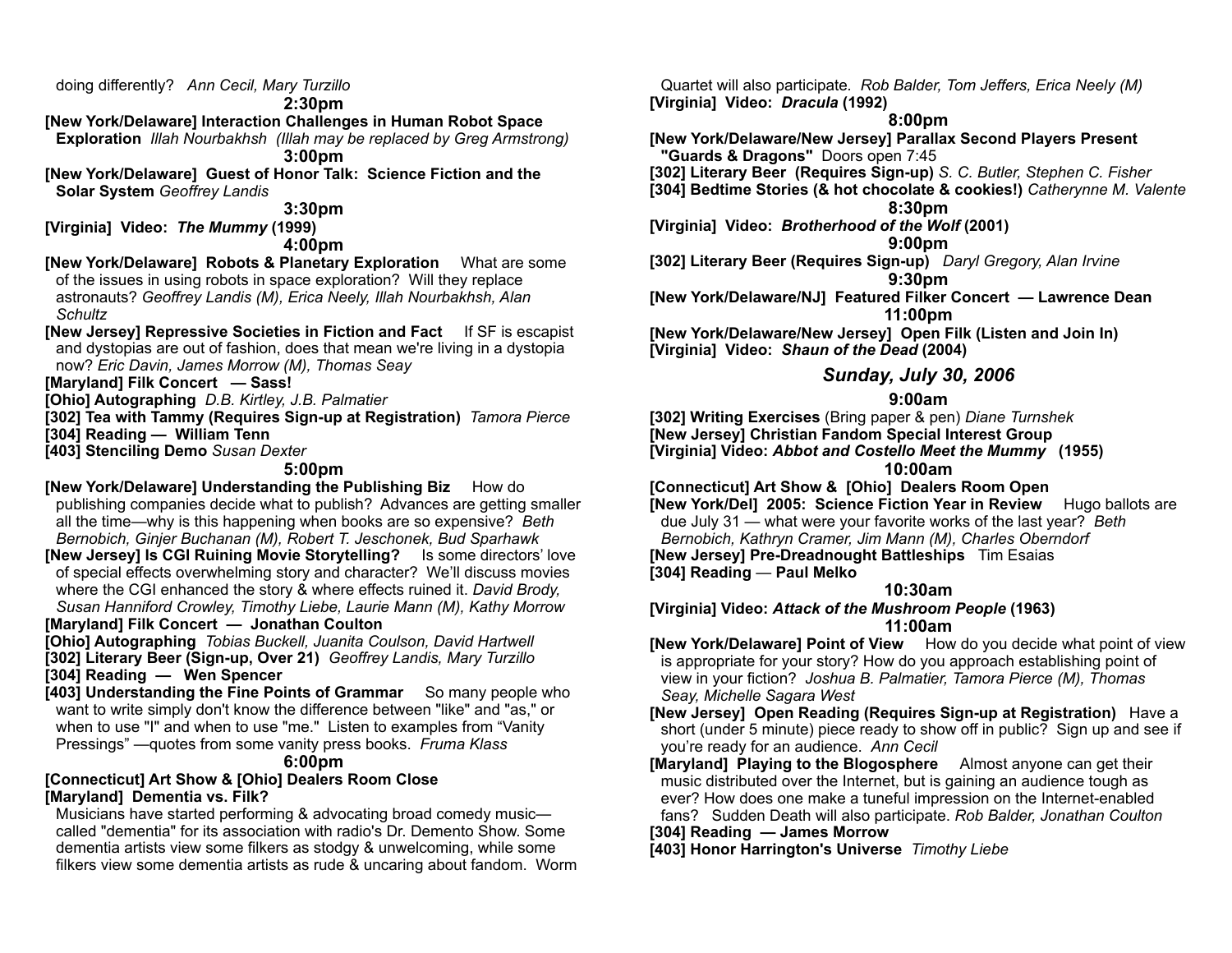#### **12:00 noon**

## **[Connecticut] Art Show Closes**

**[New York/Delaware] Turning Science into SF** How to twist a solid piece of science into speculative fiction. *Tobias Buckell, William H. Keith, Geoffrey Landis, Diane Turnshek (M)*

## **[New Jersey] The Script's the Thing!** Is writing a speculative play

different from writing a traditional play? Is adapting a speculative story into a script a challenge? What about audiobook scripts? *David Brody, Jim Grimsley (M), Kevin Hayes, Timothy Liebe*

**[Maryland] Writing Folk Songs for Fun (& Profit?)** Lawrence Dean's song "Beyond the Distant Hills" has been covered commercially. Lawrence will talk about writing songs that can appeal to fan and mundane alike, and maybe even make some money!

## **[Virginia] Video:** *The Last Man on Earth* **(1964)**

**[302] Kaffee Klatsch (Requires Sign-up)** *Fruma Klass, William Tenn*

**[304] Reading — Michail Velichansky**

**[403] Exploring the Virtual World** *Bud Sparhawk*

#### **1:00pm**

**[302] Kaffee Klatsch (Requires Sign-up)** *Beth Bernobich, William H. Keith* **[304] Reading — Tamora Pierce**

**[403] Reading — Joshua B. Palmatier**

**[Maryland] Filk Concert — Sue Gartland**

**[New York/Delaware] Controversial SF** Does SF still have themes that editors or publishers won't accept? Is it getting better or worse? Panelists discuss their adventures in publishing controversial fiction. *Ginjer Buchanan (M), Tim Esaias, Jim Grimsley, James Morrow, Charles Oberndorf*

**1:30pm** 

**[New Jersey] Art Show Auction**

**[Virginia] Video:** *Chinese Ghost Story* **(1987) 2:00pm** 

**[Connecticut] Art Show Pick-up and Pay**

**[New York/Delaware] Is Fantasy Taking Over?** It seems that fantasy is more popular than ever. Why? Are readers only looking for escapism?

*Beth Bernobich, David Hartwell (M), Paul Melko, Django Wexler* **[Maryland] Dead Dog Filk**

**[302]Kaffee Klatsch (Requires Sign-up)** *J.B. Palmatier, C.N.Valente* **[304] Reading — Geoffrey Landis**

**[403] Amber Polishing Workshop (Runs Until 3:30, Requires Sign-up)**  Pay \$10 for materials, learn about amber polishing and take a sample home. *Nancy Janda*

**3:00pm** 

**[304] Reading — Thomas Seay**

**[New York/Delaware] What's It Like to Have Your Work Adapted for Stage or Screen?** William Tenn talks about seeing his short story

"Winthrop Was Stubborn" adapted for the stage, and about some of his earlier stories adapted for Fifties TV**. [Ohio] Dealers Room Closes at 4:00pm.**

.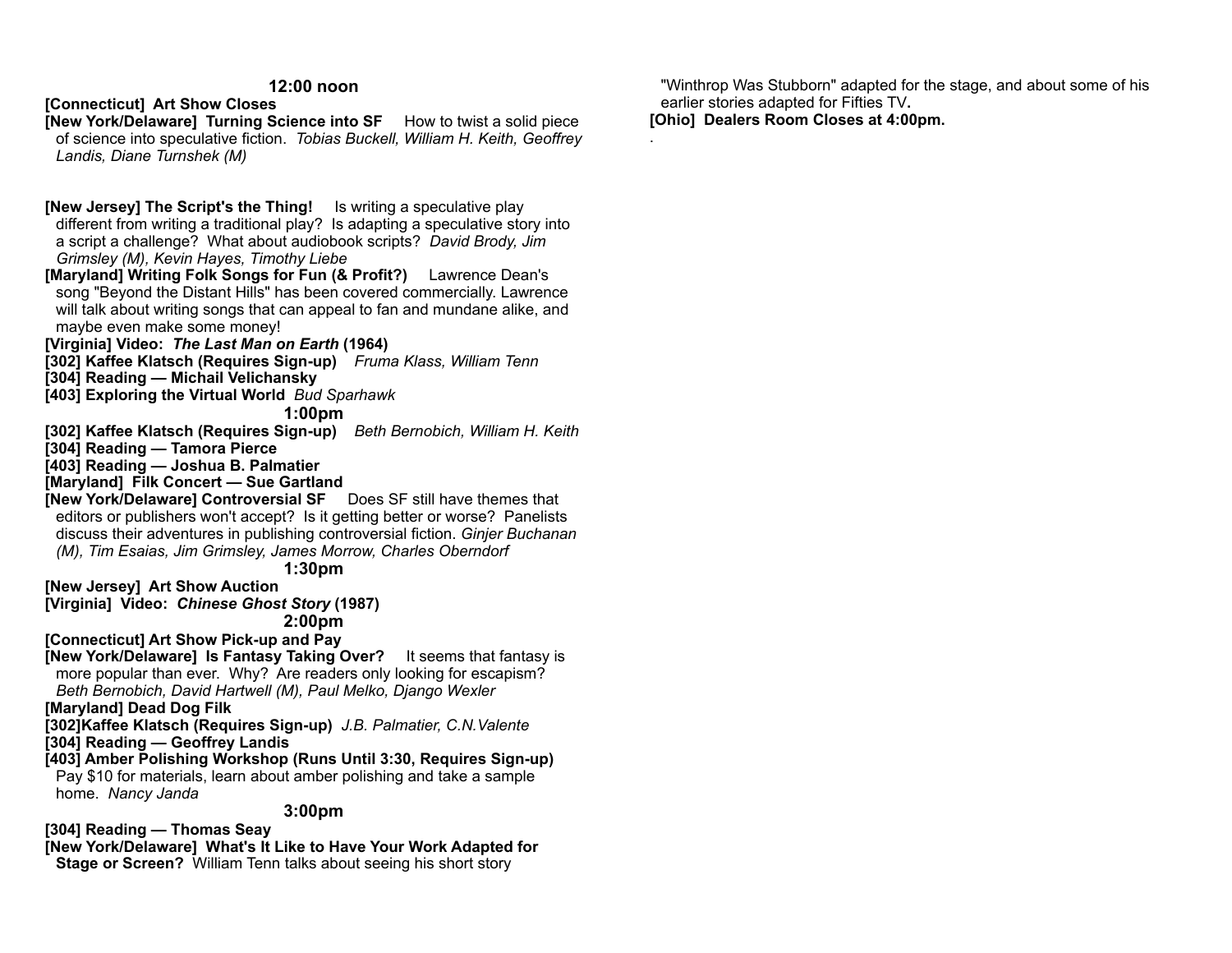

Some of our items are on the sleeping floors; take the stairs or the elevator (down the hall, past Registration) to get to these items:

Con Suite: 301-303 Kaffee Klatches/Literary Beers: 302 Readings: 304 Solo Talk/Readings/Bid Parties: 403

Confluence Program thanks:

- Greg Armstrong for loaning the data projector and for serving as a possible last-minute program replacement.
- Judi Miller for providing signing for some of the filk items.<br>• Susan Hanniford Crowley for reviving the Writers Workshi
- Susan Hanniford Crowley for reviving the Writers Workshop.

Memberships are available for the 2007 Confluence, to be held at the Doubletee in Moon Township. Stop by the Registration table on Saturday afternoon or Sunday to purchase your 2007 membership. Check our Web site for information on PARSEC and Confluence: http://www.parsec-sff.org

*Confluence 2006 Grids* 

*Friday Schedule* 

| <b>Time</b> | Program (NY/DE) | Program (NJ) | Filk (MD) | Video (VA) | 302 | <b>Readings 304</b> |
|-------------|-----------------|--------------|-----------|------------|-----|---------------------|
|             |                 |              |           |            |     |                     |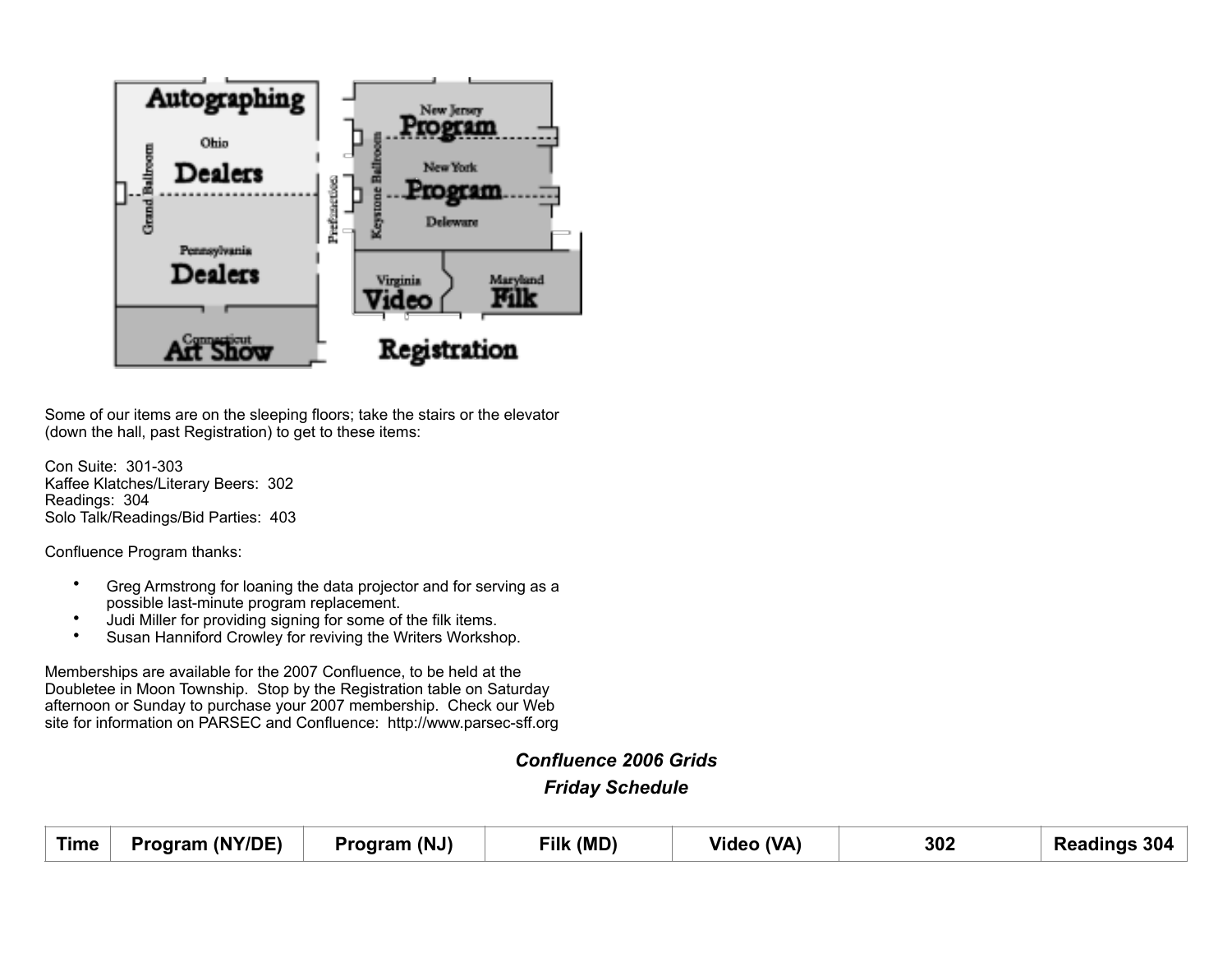| 4pm  | <b>Writing First Novel</b>        | Using SF Tropes                              | Mad Libs                                   | Call of Cthulhu            |                                            |                                     |  |
|------|-----------------------------------|----------------------------------------------|--------------------------------------------|----------------------------|--------------------------------------------|-------------------------------------|--|
| 5pm  | Is Science Limiting SF?           | Intro to Filk                                | Getting an Audience to<br>Listen           | Cast a Deadly Spell        | Writers Workshop<br>(Open to Preregistered | <b>Charles Oberndorf</b>            |  |
| 6pm  | How Genre TV Has<br>Influenced YA | We Are the Orcs                              | Pegasus Award<br>Brainstorming             |                            | Attendees Only)                            | John A. Taylor                      |  |
| 7pm  | Nature of Consciousness           | Alpha Report                                 | Concert: Tom Jeffers                       | In the Mouth of<br>Madness |                                            | Karl Schroeder                      |  |
|      |                                   |                                              | Concert: Fianna                            |                            |                                            |                                     |  |
| 8pm  | Poexry                            | <b>Writing Around Plot</b><br><b>Killers</b> | Concert: Rob Balder,<br>Sudden Death, Worm |                            | <b>Beer Tasting</b>                        | <b>Ghost Stories</b><br>Alan Irvine |  |
| 9pm  | <b>Guest Interviews</b>           | <b>Creating Ageless</b><br>Fiction           | Quartet                                    | Dark City                  | Lit Beer: Ken Chiacchia,<br>Karl Schroeder | S. C. Butler                        |  |
| 10pm | Filk Concert: Ookla the<br>Mok    |                                              | <b>Trivia for Chocolate</b>                |                            | Lit Beer: James & Kathy<br><b>Morrow</b>   | Jim Grimsley                        |  |
| 11pm | Open Filk                         |                                              |                                            | Alien                      |                                            |                                     |  |

# *Sunday Schedule*

| <b>Time</b> | Program (NY/DE)                         | Program (NJ)                          | Filk (MD)                                   | Video (VA)                           | 302                      | 304                    | 403                                      |
|-------------|-----------------------------------------|---------------------------------------|---------------------------------------------|--------------------------------------|--------------------------|------------------------|------------------------------------------|
| 9am         |                                         | Christian Fandom SIG                  |                                             | Abbot and Costello<br>Meet the Mummy | Writing<br>Exercises     |                        |                                          |
| 10am        | 2005: Science Fiction<br>Year in Review | Pre-Dreadnought<br><b>Battleships</b> |                                             |                                      |                          | Paul Melko             |                                          |
|             |                                         |                                       |                                             | Attack of the                        |                          |                        |                                          |
| 11am        | Point of View                           | Open Reading                          | Playing to the<br>Blogosphere               | <b>Mushroom People</b>               |                          | James<br>Morrow        | Honor<br>Harrington's<br><b>Universe</b> |
| noon        | Turning Science into SF                 | The Script's the Thing!               | Writing Folk Songs for<br>Fun (and Profit?) | Last Man on Earth                    | KK: F. Klass.<br>W. Tenn | Michail<br>Velichansky | Exploring the<br>Virtual World           |
| 1pm         | <b>Controversial SF</b>                 |                                       | Concert: Sue Gartland                       |                                      | <b>KK: B.</b>            | Tamora                 | Joshua                                   |
|             | <b>Art Show Auction</b>                 |                                       | <b>Chinese Ghost Story</b>                  | Bernobich, W.<br>Keith               | Pierce                   | Palmatier              |                                          |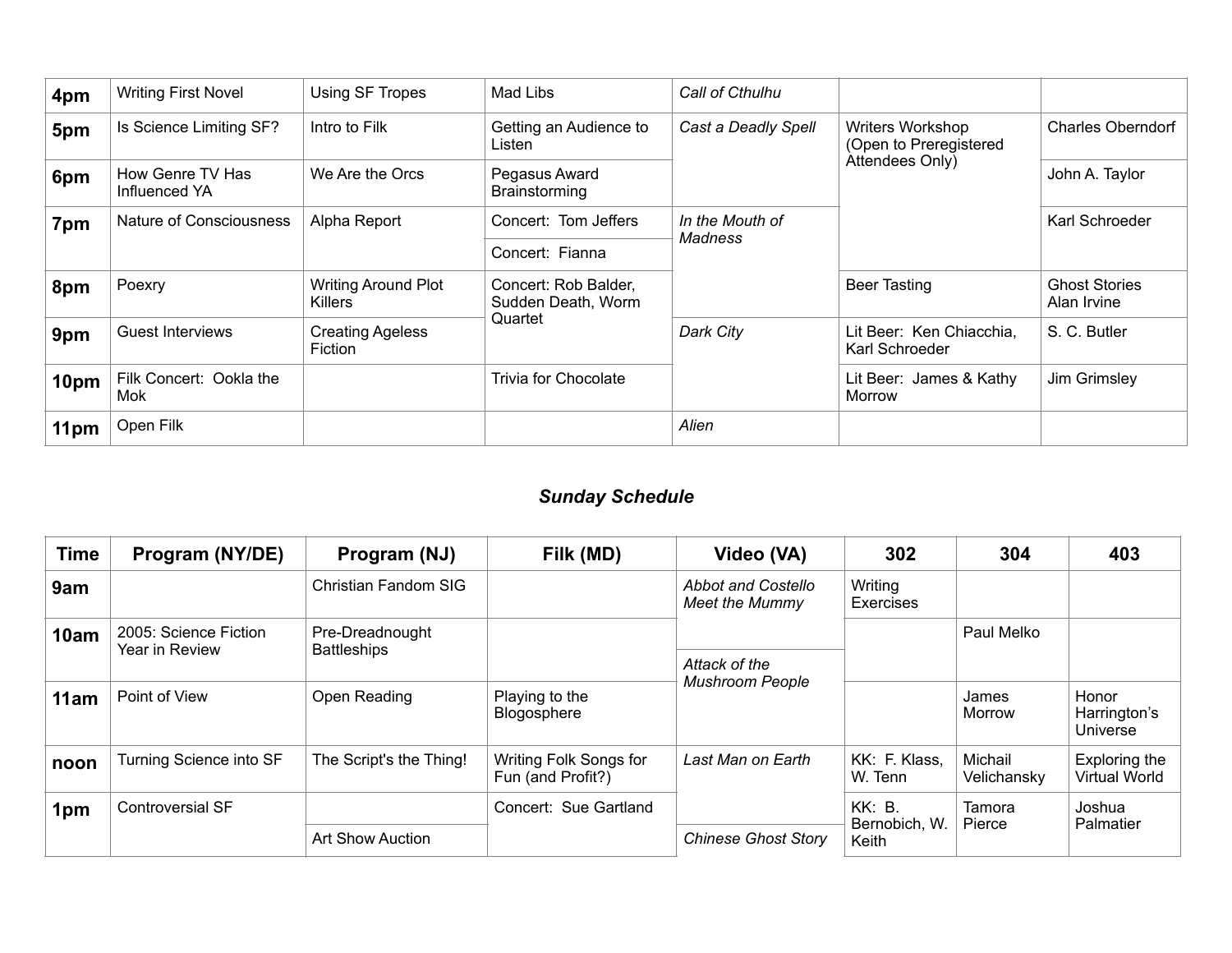| 2pm | Is Fantasy Taking Over?                      | Dead Dog Filk | KK: J.<br>Palmatier, C.<br>Valente | Geoffrey<br>Landis | Amber<br>Polishing<br>Workshop |
|-----|----------------------------------------------|---------------|------------------------------------|--------------------|--------------------------------|
| 3pm | What's It Like to Have<br>Your Work Adapted? |               |                                    | Thomas Seav        |                                |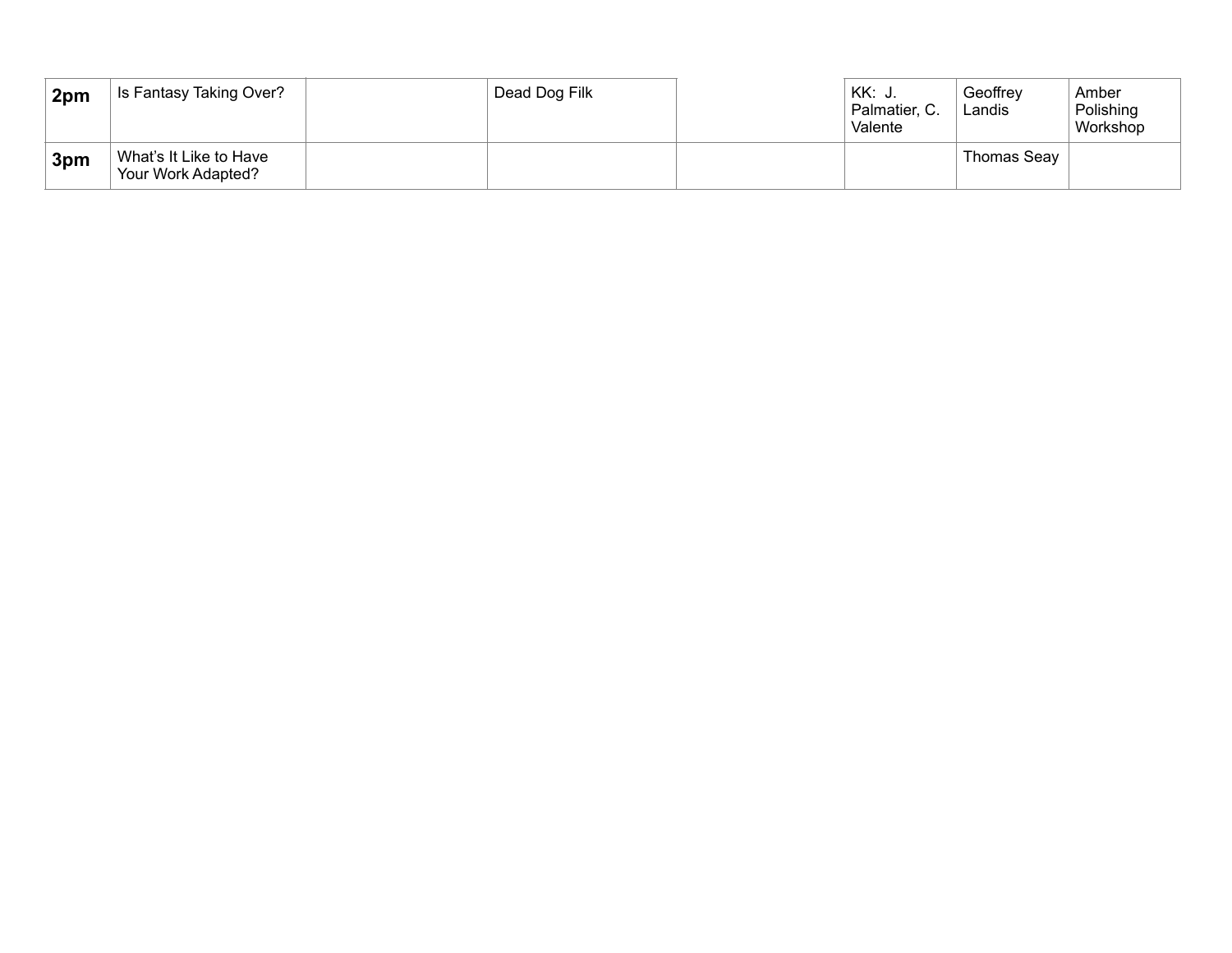# *Confluence 2006 Grids Saturday Schedule*

| <b>Time</b> | Program (NY/DE)                                                      | Program (NJ)                                 | Filk (MD)                | Video (VA)              | <b>Autographs (OH)</b>                         | 302                                  | 304                             | 403                          |  |
|-------------|----------------------------------------------------------------------|----------------------------------------------|--------------------------|-------------------------|------------------------------------------------|--------------------------------------|---------------------------------|------------------------------|--|
| 9am         |                                                                      |                                              |                          | Howl's Moving<br>Castle |                                                | <b>Writing Exercises</b>             |                                 |                              |  |
| 10am        |                                                                      | Welcome to<br>Fandom                         |                          |                         |                                                | KK: A. Katerinsky,<br>H. Kauderer    | Mary<br>Turzillo                | Fantasy<br>Worldbuilding     |  |
| 11am        | <b>Future of Star Trek</b>                                           | <b>SF Poetry</b>                             | Guitar<br>Workshop       | Dracula                 | C. Valente, D. Wexler                          | KK: J. Taylor, M.<br>West            | <b>Tobias</b><br><b>Buckell</b> | Robots &<br>Rescues          |  |
| noon        | Our Blasphemer Is<br><b>Better Than Yours</b>                        | Nature of Time                               | Concert:<br>Simmons      | Frankenstein            | G. Landis, M. Turzillo,<br>S. Andina, S. Urban | KK: J. Coulson, W.<br>Spencer        | David<br>Kirtley                | Eric Davin<br>Reading        |  |
| 1pm         | New Space Opera                                                      | Don't Be a<br><b>Bobblehead</b>              | Concert:<br><b>Neely</b> |                         | S. Dexter, R.<br>Jeschonek, J. Morrow          | KK: C. Oberndorf,<br>D. Turnshek     | Fruma<br>Klass                  | Chris Hutson<br>Art Demo     |  |
| 2pm         | Designing Robots for<br>Social Interaction                           | <b>SF As Internal</b><br>Dialogue with Older | Concert:<br>Grubbs       | The Mummy<br>(1932)     | W. Keith, T. Pierce,<br>K. Schroeder           | KK: D. Creek, E.<br><b>Jeschonek</b> | <b>Beth</b><br>Bernobich        | Poexry<br>Workshop           |  |
|             | <b>Interaction Challenges</b><br>Between Robots/<br>Humans           | Literature                                   |                          |                         |                                                |                                      |                                 |                              |  |
| 3pm         | GOH Talk: SF & the<br>Solar System                                   |                                              |                          |                         |                                                |                                      |                                 |                              |  |
|             |                                                                      |                                              |                          | The Mummy<br>(1999)     |                                                |                                      |                                 |                              |  |
| 4pm         | Robots and Planetary<br>Exploration                                  | Repressive<br>Societies                      | Concert:<br>Sass!        |                         | D. Kirtley, J. Palmatier                       | Tea with Tammy                       | William<br>Tenn                 | Susan Dexter<br>Stencil Demo |  |
| 5pm         | Understanding the<br><b>Publishing Business</b>                      | Is CGI Ruining<br>Movie Storytelling?        | Concert:<br>Coulton      |                         | T. Buckell, J. Coulson,<br>D. Hartwell         | Lit Beer: G.<br>Landis, M. Turzillo  | Wen<br>Spencer                  | Understanding<br>Grammar     |  |
| 6pm         |                                                                      |                                              | Dementia<br>vs. Filk?    | Dracula (1992)          |                                                |                                      |                                 |                              |  |
| 7pm         | Go get some dinner! Check the Restaurant Guide if you need any ideas |                                              |                          |                         |                                                |                                      |                                 |                              |  |
| 8pm         | Play: Guards and Dragons                                             |                                              |                          |                         |                                                | Lit Beer: S.C.                       | <b>Bedtime</b>                  |                              |  |
|             |                                                                      |                                              |                          | Brotherhood of          |                                                | Butler, S. C. Fisher                 | <b>Stories</b>                  |                              |  |
| 9pm         |                                                                      |                                              | the Wolf                 |                         |                                                | Lit Beer: D.<br>Cronomi A Inino      |                                 |                              |  |